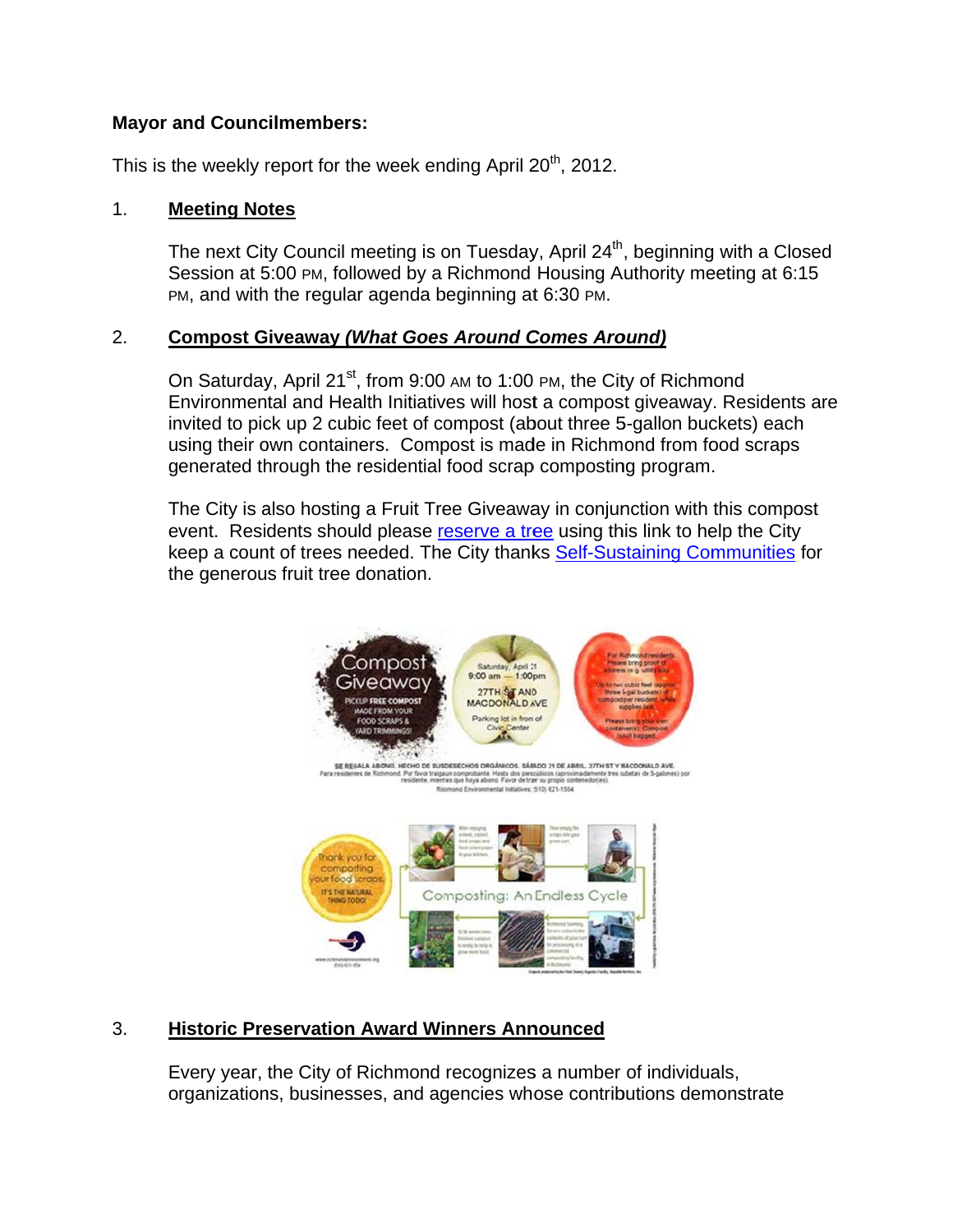outstanding commitment to excellence in historic preservation, local history, or promotion of the heritage of the City. The Historic Preservation Commission is pleased to announce this year's award recipients:

George Coles for Preserving the History of Richmond and for Being an **Inspirational Educator:** 

Steve Gilford for his book "Build 'Em by the Mile, Cut 'Em off by the Yard":

East Bay Center for the Performing Arts for the Rehabilitation of the **Winters Building:** 

**Rosie the Riveter Trust** for the Rehabilitation of the Maritime Child Development Center; and

Richmond Museum of History for Collecting and Preserving Richmond's History.

The Richmond Historic Preservation Commission and the National Park Service is inviting interested persons to attend the Historic Preservation Awards Ceremony honoring this year's award recipients. The awards ceremony will take place on Monday, May 7<sup>th</sup>, at 5:00 PM in the Richmond City Council Chambers. The ceremony will be followed by a reception across the plaza at the Richmond Memorial Auditorium lobby. The reception will be catered by the Contra Costa College Culinary Department and there will be a no-host bar.

Please contact Hector Rojas, Associate Planner at (510) 620-6662 or hector\_rojas@ci.richmond.ca.us with any questions about the awards ceremony.

#### $\overline{4}$ 350 Home and Garden Challenge



The Engineering Services Department's Stormwater Program is promoting the "350 Home and Garden Challenge" put on by Sustainable Contra Costa. Residents are invited to take up the challenge and choose a project in their home or garden that will reduce water use, reduce energy, or grow more food for our community. Engaging residents in water conservation projects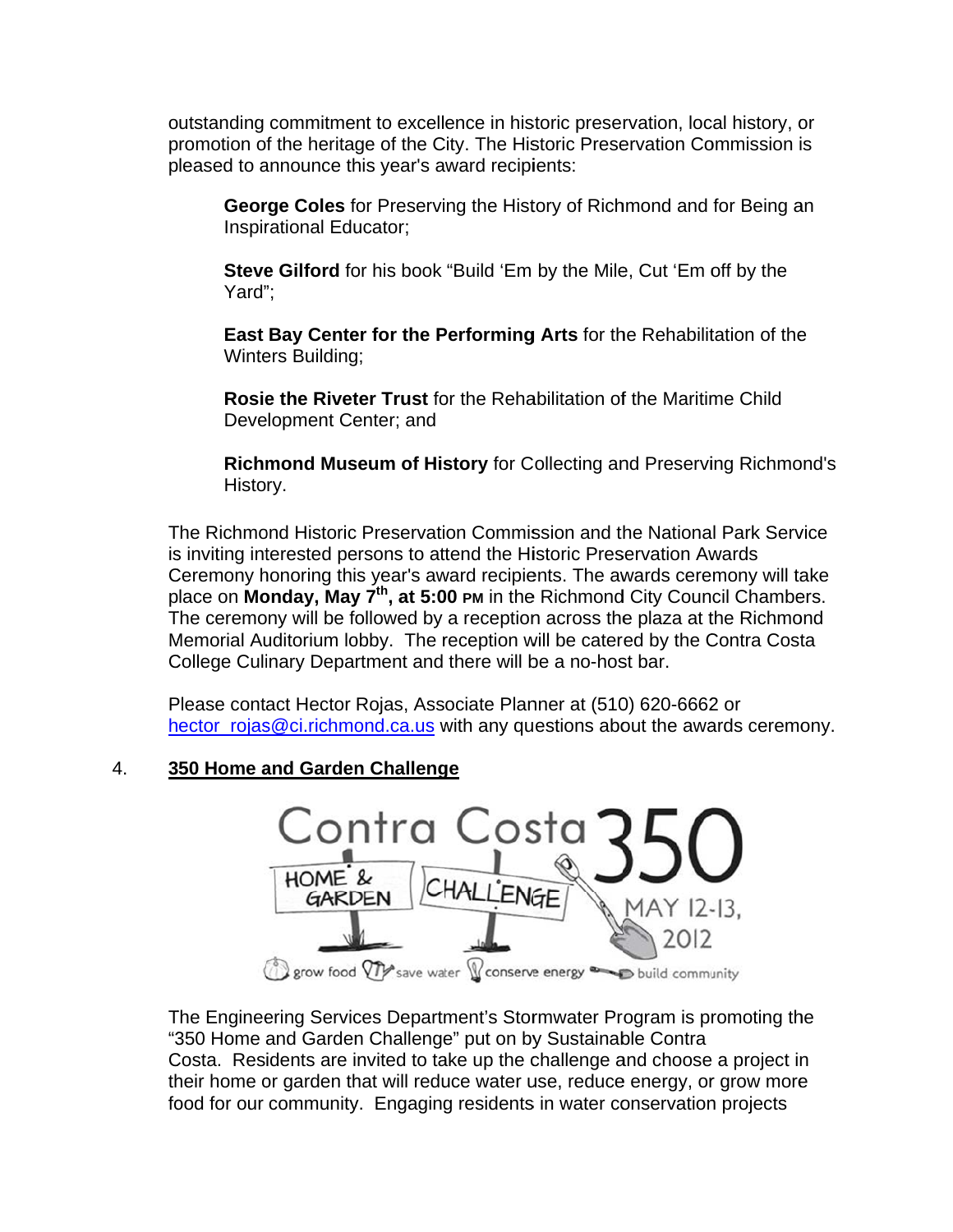meets stormwater permit requirements by promoting water conservation in landscapes and by promoting outreach messages regarding the use of less toxic options for pest control in food gardens. It also meets goals within the City's five year strategic business plan which seeks to provide sustainable communities by reducing pollutants in stormwater and promoting water conservation.

The main event will take place the weekend of May  $12<sup>th</sup>$  -13<sup>th</sup>, with a lawn conservation demonstration taking place in the Marina neighborhood organized by Engineering Services and Parks staff. The specific location will be published at http://www.ci.richmond.ca.us/index.aspx?nid=1735. There are incentives to encourage water conservation projects such as converting a lawn to native and low water consumption plants, installing low flow features, switching to drip irrigation, and conducting a smart water survey. The goal is to have 350 residents in Contra Costa County commit to an action and start May  $12<sup>th</sup>$  -13<sup>th</sup>. Interested participants may get information, find ideas, how-to action guides, and register their actions at www.SustainableCoCo.org.

# 5. **City Awarded \$197,700 CAL FIRE "Inventory" Grant**

This past week, Richmond Planning Department staff received notice that the City was awarded a \$197,700 grant from the California Department of Forestry and Fire Protection (CAL FIRE) to expand the tree inventory currently being completed as part of the Urban Greening Master Plan, and to update the City's tree ordinance. Work for this project is anticipated to begin early this summer and completed by spring 2013.

### 6. **Via Verdi Project Update**

The Via Verdi culvert replacement project pre-construction meetings were recently held, with the following in attendance: AT&T, Comcast, East Bay Municipal Utility District, West County Wastewater District, Bay Cities Paving & Grading (Prime Contractor), Swinerton Management & Consulting (Construction Manager), Questa Engineering (Richmond firm, special inspections), Nichols Consulting Engineers (Richmond firm, designer), and City staff. Gina Baker, the City's Contract Compliance Officer, also attended the meeting and provided information to the contractor, to ensure compliance with all of the City's construction contract requirements.

The El Portal Drive temporary road closure is scheduled to begin on May 1<sup>st</sup>. The City has been working with Caltrans and AC Transit to ensure that adequate detours and alternate bus routes are developed. The City sent approximately one thousand notices with detour maps and bus route maps to residents and local businesses closest to Via Verdi, as well as to local fire, police and public works agencies, and other parties affected by the temporary road closure.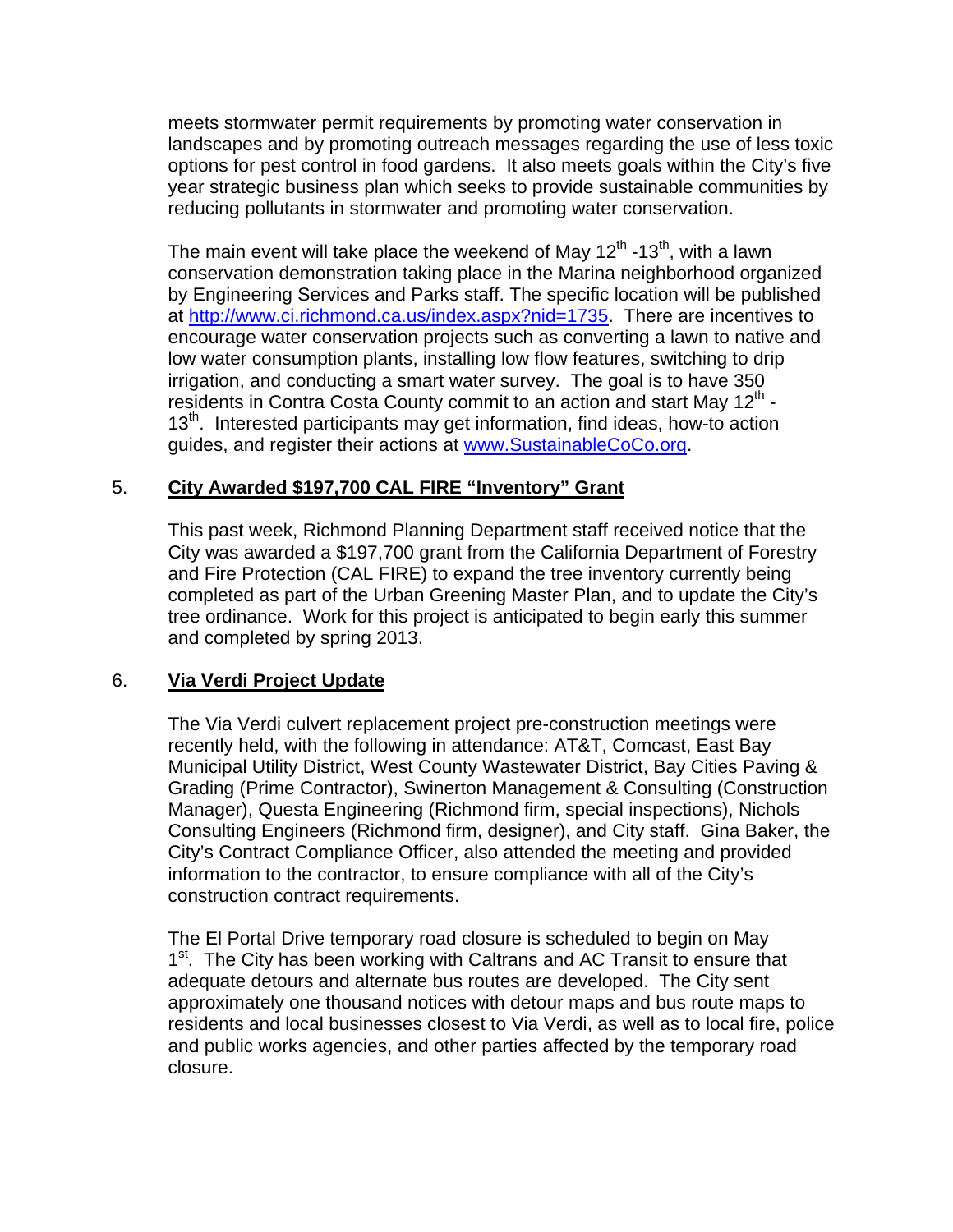In other news, the Via Verdi culvert collapse emergency response project was selected as one of the American Public Works Association's (APWA) *Public Works Projects of the Year* for 2012. This selection puts the City of Richmond in a very elite group of winners. This prestigious award will be given to Edric Kwan, City Engineer, at the APWA annual Awards Recognition Ceremony at the 2012 International Public Works Congress and Exposition in Anaheim, California, in August 2012.

# 7. **Miscellaneous Concrete Repairs**

The miscellaneous concrete repairs program includes repairing sidewalk, curb, and gutter locations that have been uplifted by City tree roots, in order to eliminate path-of-travel barriers within the City of Richmond public right-ofway. City staff receives and tracks requests for sidewalk repair locations and when funding becomes available issues a contract for the repairs. The repair locations are identified and marked out by City staff, the contractor then removes the uplifted sidewalk and curb and gutter, the City arborist oversees and monitors the pruning of the tree roots that cause the uplift, and then the contractor forms and pours the new concrete. The selected contractor completed several locations this week: 1612 and 1622 Mariposa Street; 5631 Burlingame Avenue; and 610, 612, and 618 Bissell Avenue.

### 8. **CCTA I-80/Central Avenue Operations Improvements**

Central Avenue currently experiences significant traffic congestion during peak weekend shopping periods (11:00 AM to 4:00 PM) that impacts the I-80 on- and off-ramps and the cross streets that intersect Central Avenue between Jacuzzi Street and San Pablo Avenue.

The California Department of Transportation, in cooperation with the Federal Highway Administration (FHWA) and the Contra Costa Transportation Authority (CCTA), proposes to improve traffic flow operations along a segment of Central Avenue with the I-80/Central Avenue Operational Improvements Project.

Contra Costa Transportation Authority (CCTA) will be providing a presentation on the I-80/Central Avenue Operational Improvements Project and its goals and strategies to reduce traffic congestion at the April 24<sup>th</sup> City Council meeting.

### 9. **San Pablo Dam Road and McBryde Avenue Public Meeting Improvements**

A projected closure of the McBryde Avenue off ramp at west bound I-80 is a result of the City of San Pablo's transportation project at San Pablo Dam Road. A planning meeting was held on April  $11^{th}$  to create a work plan for the upcoming public outreach. This meeting was attended by Councilmember Corky Boozé, Engineering Services Department staff, various other City staff, West Contra Costa Transportation Advisory Committee representatives, and Contra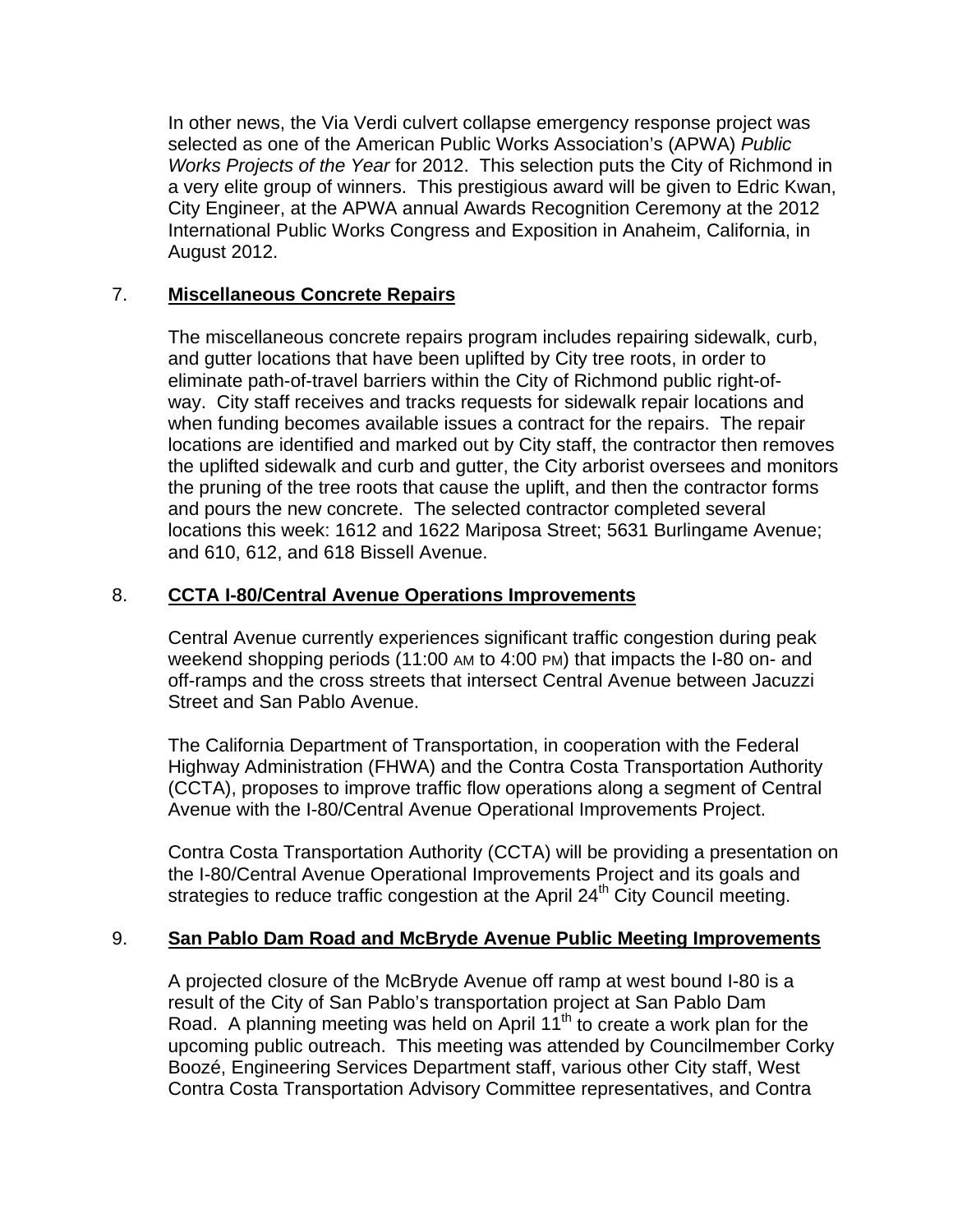Costa Transportation Authority staff. The date for public outreach will be forthcoming with public notices in English and Spanish to draw the public's attention to the impacts from this project.

## 10. **Richmond Library Will Host Richmond Tales Fest 2012**

The Richmond Library will host the Richmond Tales Fest 2012 on Sunday, April  $29<sup>th</sup>$ , from 2:00 PM to 4:00 PM at the Richmond Civic Center. (In case of rain, the event will be held inside the Richmond Auditorium.) Local families are invited to enjoy a range of educational and fun family activities designed to reinforce the importance of literacy and to provide parents with information to help them succeed in their role as their child's first reading teacher. The festival will offer entertainment, workshops, games, prizes and fun for the whole family. Admission is free.

As part of the festival, the Library is bringing back *Vamos de Leer* (*Let's Read*) the bilingual family literacy program targeting children in grades K-5 that encourages parents to participate in their children's education by reading with them. The event will include bilingual reading sessions with radio station personality Jose Luis "El Zorro".

During the Richmond Tales Fest, the Richmond Public Library will have special Sunday hours from 1:00 PM to 5:00 PM in support of the event.

# 11. **Richmond Library and Renaissance Entrepreneurship Center Present Business Planning Course**

The Richmond Library is hosting a Business Planning seminar that allows interested participants to develop and/or receive valuable feedback on their ideas, create an action plan, learn the fundamentals of business and how to prepare a business plan, including financials. Those interested in getting more information may call 510-620-6561 or visit www.rencenter.org/richmond to take the first step to starting and growing a thriving business.

All sessions are held at the Richmond Public Library in the Madeline F. Whittlesey Community Room. The sessions include:

### **Starting Your Business from Scratch**

When: Spring Session: Mondays, April  $30^{th}$  - May  $14^{th}$ , 2012 (6:30 PM -9:30 PM) Fall Session: Mondays, August 27<sup>th</sup> - September 24<sup>th</sup>, 2012 (6:30 PM - 9:30 PM)

Cost: Free

### Start and Grow Smart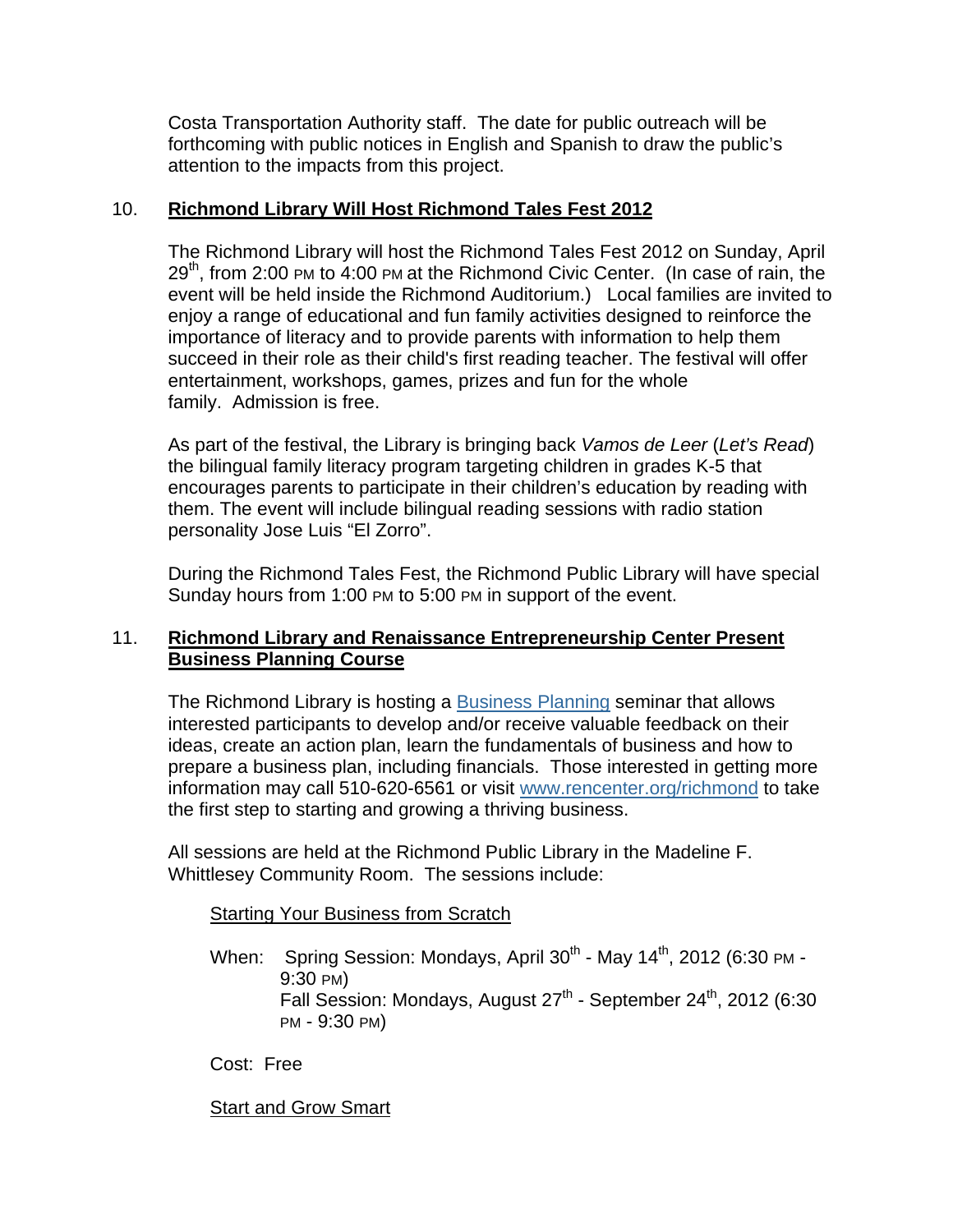- When: Spring Session: Mondays, May 21<sup>st</sup> June  $4<sup>th</sup>$ , 2012 (6:30 PM 9:30) PM) Fall Session: Mondays, October 1<sup>st</sup> and 15<sup>th</sup>, 2012 (6:30 PM - 9:30  $PM)$
- Cost: \$25 (Full scholarships available)

### **Business Prep**

- When: Fall Session Only: Mondays, October 22<sup>nd</sup> December 17<sup>th</sup>, 2012  $(6:30 \text{ PM} - 9:30 \text{ PM})$
- Cost: \$25 (Full scholarships available)

#### $12.$ **Public Works Updates**

Facilities Maintenance Division: The carpenters repaired the main entry door of the Engineering Department and re-opened the Art Center Ceramic Room.

The painters refinished the stairs to the Mezzanine level of the Auditorium.

The stationary engineers replaced several faucets in Booker T. Anderson Community Center; repaired the kitchen drain in Fire Station 66; repaired the shower valves in Fire Station 64; performed major preventative maintenance service and air duct cleaning in the Senior Center and the Employment and Training facilities; and repaired the furnace in the Corporation Yard's blue room.

The electricians repaired a traffic signal 'knock down' on Harbour Way and Cutting Boulevard; replaced closet and shower lights in Fire Station 61; removed and repaired a swim suit spinner in the Plunge; and reset the last Christy box in Shimada Park.





The electricians repaired a traffic signal 'knock down' on Harbour Way and Cutting Boulevard

Parks and Landscaping Division: Public Works is proud to announce that seven (7) Parks personnel successfully completed the Bay Friendly Landscape certification course.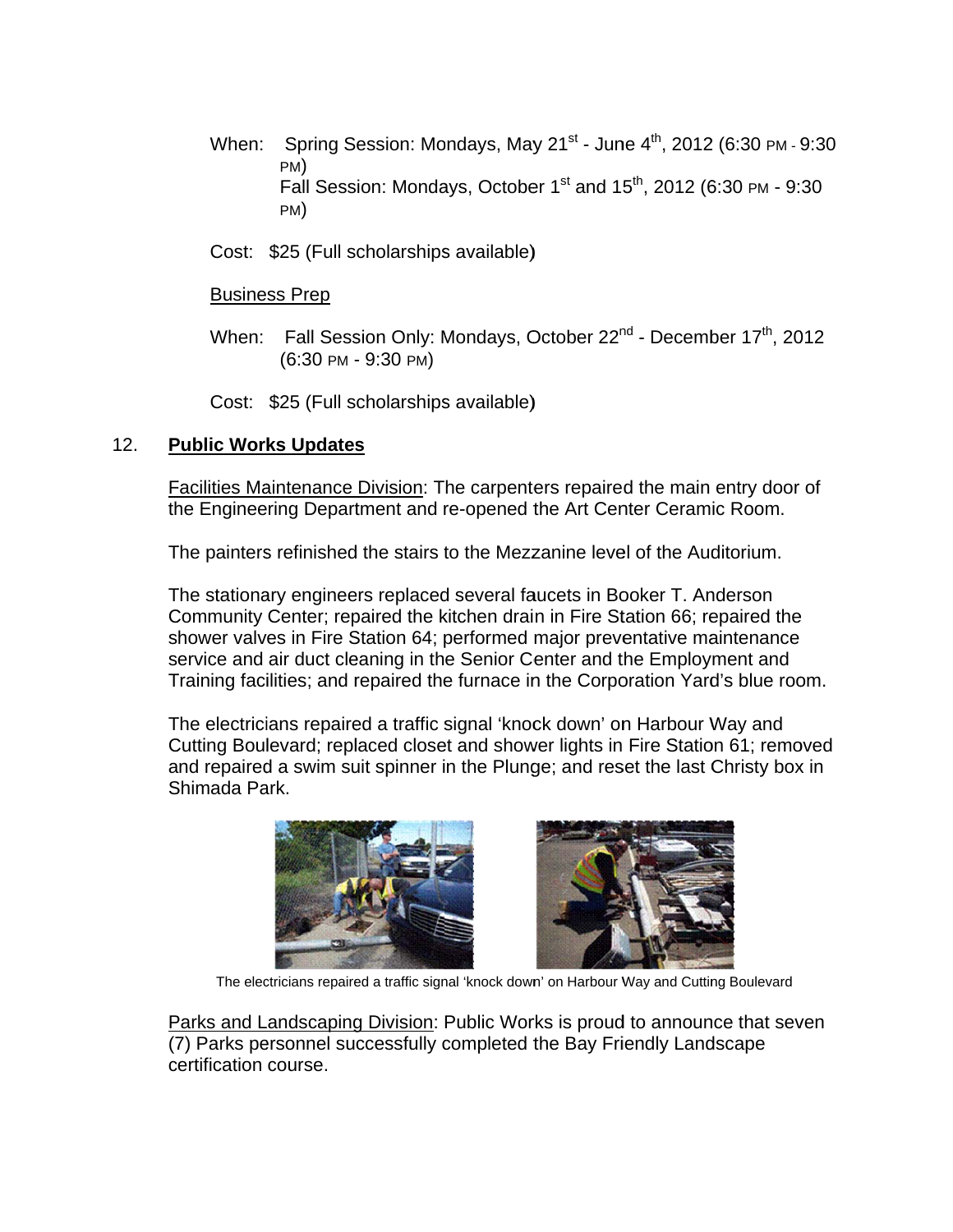Parks crews completed irrigation repairs, turf renovation, and weed abatement in Country Club Vista Park; weed abatement on Richmond Parkway; fire fuel mowing in the Hilltop area; and landscape rehabilitation along Peninsula Drive in the Marina. The crew also began concrete pathway repairs in Marina Green Park.



Peninsula Drive



Marina Green Park



Wildflowers that were seeded last winter have bloomed beautifully along Carlson Boulevard.

The tree crew maintained small trees in various locations and performed tree related activities at 720 South 52<sup>nd</sup>, 4319 Center, 628 and 630 - 40<sup>th</sup> Streets, 121 Grove Avenue, 5626 Sierra Lane, and 114 and 120 Railroad Avenues.

Streets Division: The pavement maintenance crew grinded, prepped and paved Columbia Avenue from San Luis Street to Carlson Boulevard and continued Class A pothole patching with hot mix in various locations.